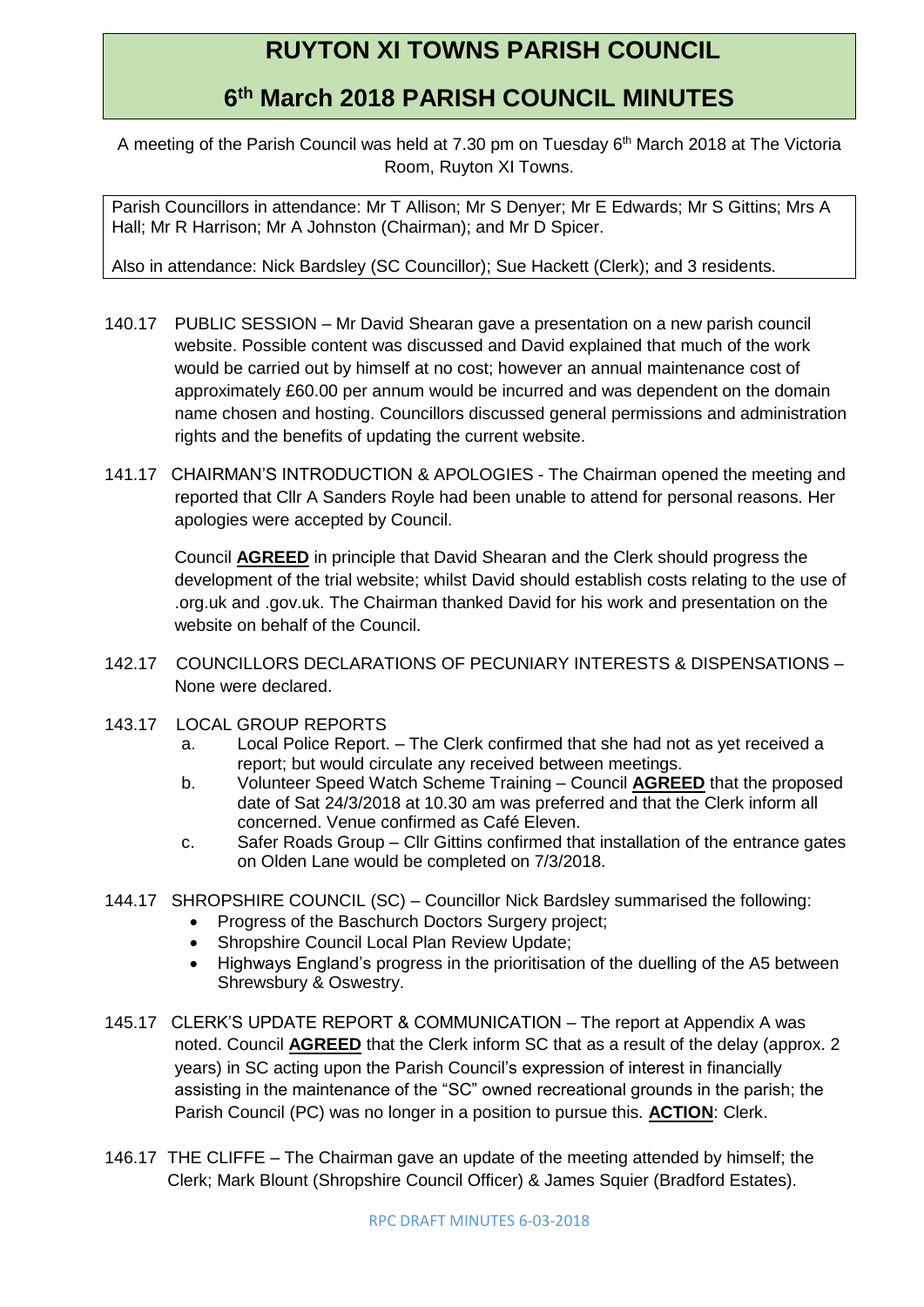He went on to report that following on from the meeting an offer had been made by Bradford Estates to sell The Cliffe to the Parish Council for a specific amount; whilst SC had agreed to contribute £2,000 to the PC towards the purchase cost. (It was **AGREED**  that since the purchase agreement has not as yet been finalised it was inappropriate for the consideration to be disclosed at this stage.)

The Parish Council having considered and fully discussed the offer and its obligations arising from taking on the land **RESOLVED** by a majority to proceed with the purchase of The Cliffe; on the understanding that Bradford Estates be requested to meet the PC's legal costs in the transaction. **ACTION**: Resolution to be communicated to Bradford Estates and Clerk to seek solicitor to act for the PC in the advent of the purchase progressing.

147.17 COUNCIL CONFIRMATION & ACCEPTANCE OF PREVIOUS MEETING MINUTES - Draft minutes of the Council meeting held on 6 February 2018 as circulated and uploaded to the Council's website were considered and **RESOLVED** as accurate. The Chairman was directed to sign them as such.

## 148.17 FINANCE

a. Council considered the following invoice and **RESOLVED** that it be authorised for payment; instructing the Chairman and Cllr Spicer to check the supporting invoice prior to signing the cheque payment:

| Payee                   | Description                     |       |      |
|-------------------------|---------------------------------|-------|------|
| Highline Electrical Ltd | Street Light repairs/ Park Bank | 57.00 | 9.50 |

- b. The Clerk reported that the most recent bank reconciliation; as at 31/1/2016 gave a balance of funds of £46,827; which had been checked and confirmed by the Chairman. The yearend out turn as at 31/3/2018 was expected to be £48,779; given that a £2,000 grant was expected from Shropshire Council; later in March.
- c. Council **AGREED** that the Clerk should amend the Council's earmarked reserves; to reflect the additional expected expenditure in: Street Lighting LED Replacement Project; The Cliffe; Birch Grove Recreational Equipment. **ACTION**: Clerk to update in yearend accounts.

## 149.17 LOCAL PROJECTS UPDATE:

- a. Birch Grove Recreational Project The Clerk reported that she still awaited confirmation that grant funding had been secured.
- b. Doctors Meadow Recreational Area/Spinney Planting Cllr Gittins reported that inclement weather had prevented further progress re repairs to goal posts, car park and preparations for planting.
- c. Competition for new logo for Council Following some discussion; Council **AGREED** that Cllr Denyer should provide a more detailed report on the proposed competition.
- d. "Dog Mess Clean-Up Campaign" Cllr Spicer circulated a report and photographs of "mess" in the village. The Clerk's report on costs and proposals for a clean-up campaign were noted however it was decided that there was a need for further research by councillors on options and a decision to be made at the next Council meeting as to the way forward. **ACTION**: Councillors to carry out further research.
- e. War Memorial Trust Grant Pre-Application The Clerk reported that as yet she had received nothing from the W M Trust.
- f. "Ruyton in Bloom" Hanging Basket Scheme Council **AGREED** that the matter be deferred to the next meeting.
- g. Purchase of a memorial bench Council **AGREED** that the matter be deferred to the next meeting.